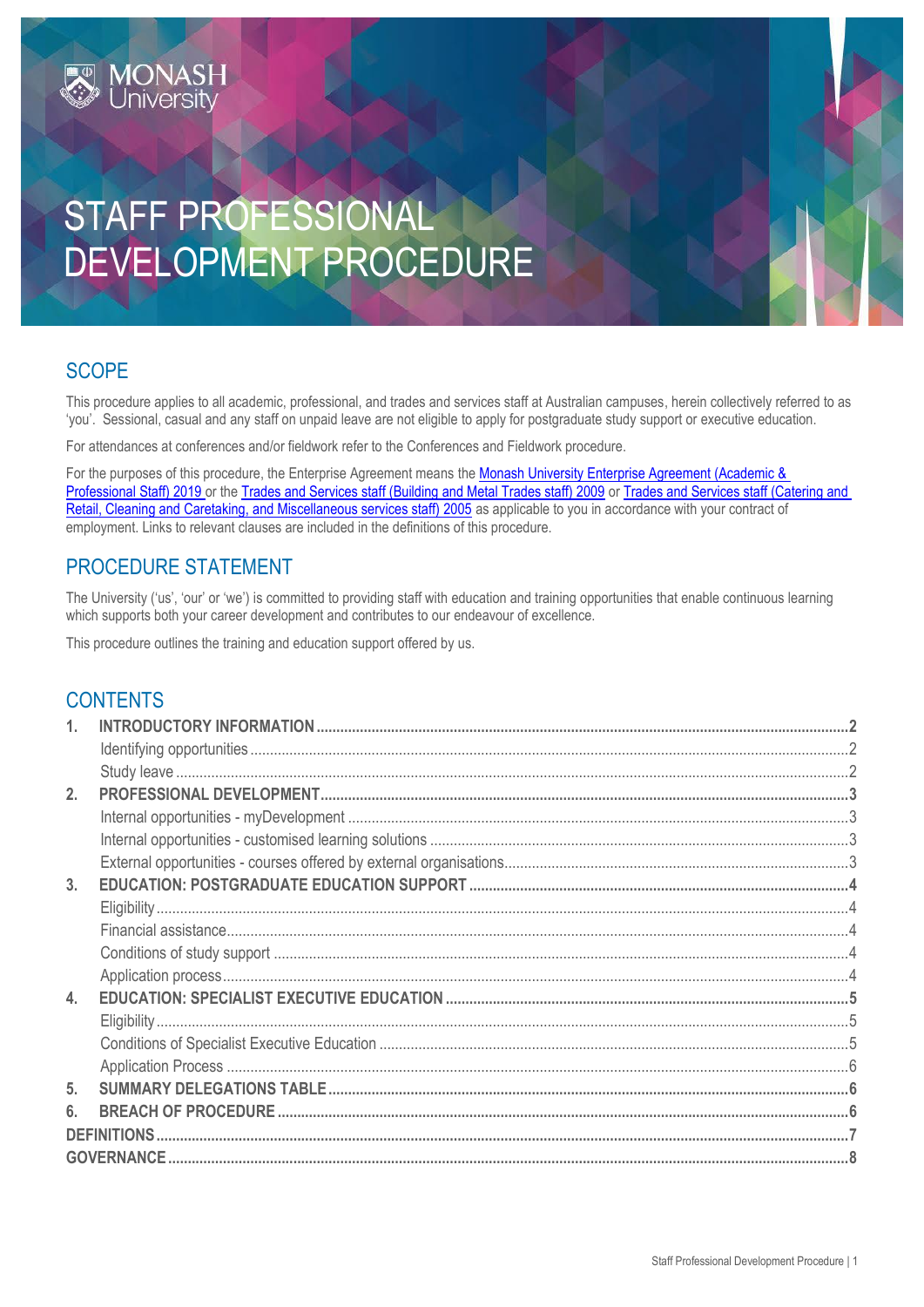## <span id="page-1-0"></span>1. Introductory Information

- 1.1 In accordance with the Professional Development Process for [professional](https://www.monash.edu/__data/assets/pdf_file/0011/799409/Performance-Development-Process-professional-staff.pdf) an[d academic](https://www.monash.edu/__data/assets/pdf_file/0009/799389/Performance-Development-Process-academic-staff.pdf) staff, we are committed to supporting you to reach your career potential through the provision of professional development and education opportunities that support both your career development and contributes to our endeavour of excellence.
	- **Professional development** relates to short-term programs and activities that help you to gain and develop specific skills or knowledge required to improve performance in your current and future roles.
	- **Education** opportunities are studies undertaken at recognised institutions. Such studies will be of benefit to both to you and to us and will focus on your growth and future performance.
		- − *Postgraduate Education Support:* for eligible staff to undertake relevant postgraduate study. Support may take the form of financial assistance, leave provisions or a combination of both.
		- − *Specialist Executive Education*: programs or courses for staff in senior leadership or executive positions.

#### Identifying opportunities

- <span id="page-1-1"></span>1.2 If you are seeking a benefit from us e.g. financial or time away from work, attendance at any professional development or education opportunity is subject to approval by the relevant delegated authority before you enrol.
- 1.3 You should reflect on your personal and career goals, interests, preferences and strengths to identify and understand your knowledge/skill gaps, areas for improvements and opportunities that would align with your current and desired role. You should also consider any probationary requirements that may be relevant to your continued employment with us.
- 1.4 Explore and identify professional development and/or education opportunities that will build your knowledge and capability. Monash HR, [Talent, Equity and Development](https://www.intranet.monash/talent-leadership-development) website provides an overview of professional development, and you should refer to the Study at [Monash](https://www.monash.edu/study) website for education opportunities.
- 1.5 As part of your annual myPlan discussions, discuss your career development plans with your supervisor, including relevant professional learning and/or education offerings. You should record all professional learning and/or education in your myPlan.
- 1.6 In considering professional learning or education opportunities, your supervisor will need to take into account the capability requirements of the work unit, budgetary and resource constraints, requested study leave and your current performance. They will also consider applicable policies relating to equal opportunity and equity and diversity.

#### Study leave

- <span id="page-1-2"></span>1.7 Study leave is used to attend timetabled classes and exams (or other similar attendance requirements). It is not to be used for general study time including preparation for exams.
- 1.8 In accordance with our Enterprise Agreement, professional fixed-term and continuing staff employed on a 0.5 FTE or more are entitled to 4 hours per week of paid study leave when undertaking an approved course of study (graduate or undergraduate) provided it relates to development in your current role and is reflected in your performance plan.
- 1.9 Time may be taken in an accumulated form of larger blocks of time provided that this is agreed with your performance supervisor and approved by the Head of the Unit and Dean, Executive Director or delegate in accordance with the requirements of this procedure.
- 1.10 You should submit study leave through ESS as required. Your supervisor will consider your request as a delegate of the Head of Unit and Dean or Executive Director.

#### Example

- 1. A staff member has enrolled in an intensive subject delivered in a one week block. With approval, they accumulate their study leave from semester one to attend the subject.
- 2. A staff member has a class that commences at 4pm. Approved study leave is used to leave work to attend the class.
- 3. A staff member has an exam scheduled for 3 hours on a working day commencing at 9am. They use approved study leave to attend the exam.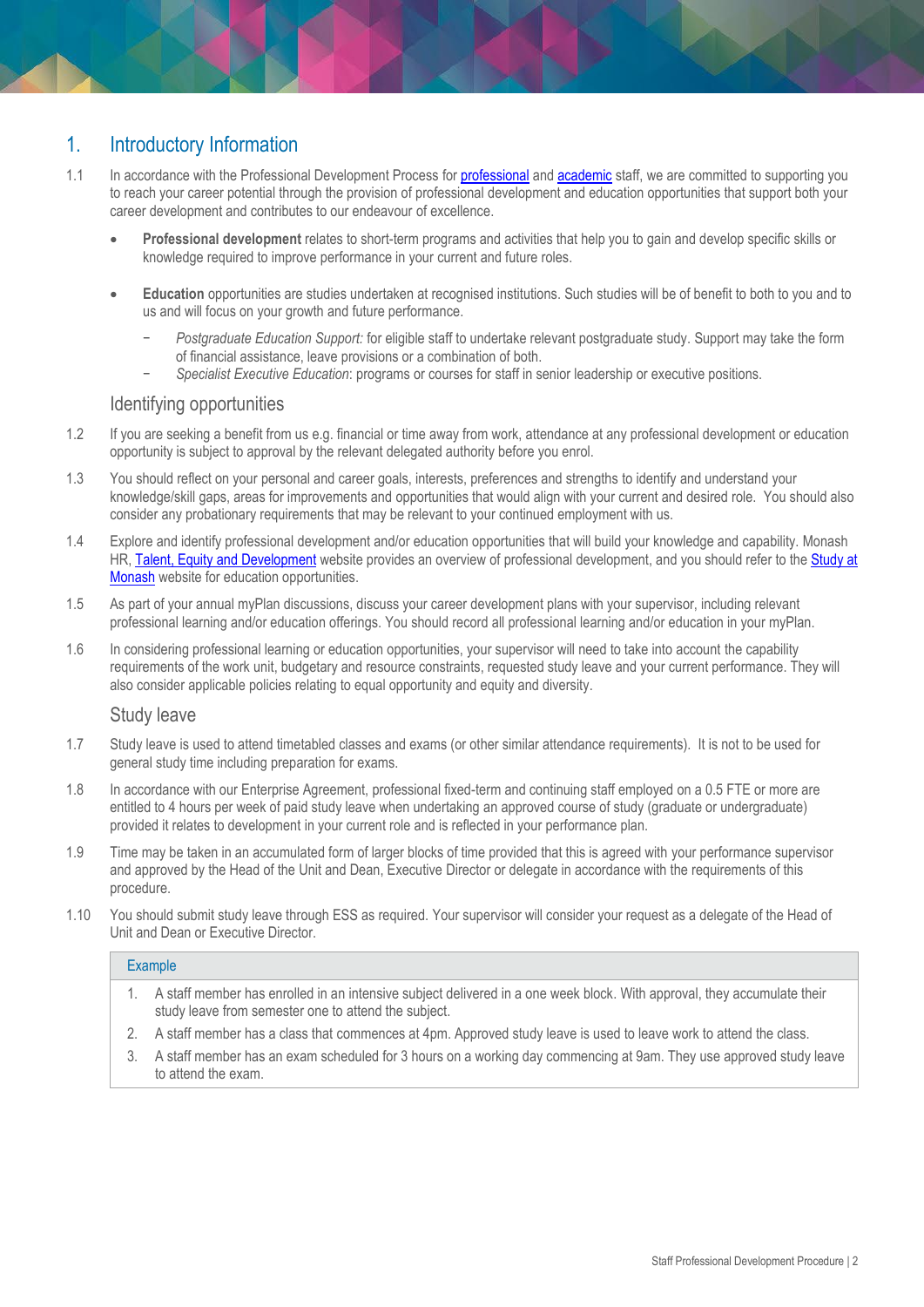## <span id="page-2-0"></span>2. Professional development

2.1 Professional development helps you to obtain and develop skills or knowledge required to undertake current and future roles. Activities can be internal or external as follows (but not limited to):

| Opportunity            | Example                                                                                                                                                                                                                                           |  |
|------------------------|---------------------------------------------------------------------------------------------------------------------------------------------------------------------------------------------------------------------------------------------------|--|
| Internal opportunities | acting at a higher level for a period of time<br>$\bullet$<br>coaching and mentoring<br>$\bullet$<br>a secondment<br>۰<br>outside studies programme (academic staff)<br>$\bullet$<br>courses offered through myDevelopment or online<br>$\bullet$ |  |
| External opportunities | short courses, workshops or seminars offered by an external company<br>$\bullet$<br>career development awards and fellowships<br>membership of committees, working parties or taskforces<br>$\bullet$<br>professional networks and associations   |  |

#### Internal opportunities - myDevelopment

- <span id="page-2-1"></span>2.2 Monash HR provides a range of face-to-face and online short courses, workshops, programs and services through [myDevelopment.](https://monash.csod.com/LMS/catalog/Welcome.aspx?tab_page_id=-67&tab_id=-1)
- 2.3 Following discussions with your supervisor, register for the approved course(s) via [myDevelopment.](https://monash.csod.com/LMS/catalog/Welcome.aspx?tab_page_id=-67&tab_id=-1) The course fee will normally be charged to your SAP cost centre and fund. If the course is fully subscribed, you will be placed on a waiting list and notified when a place becomes available.
- 2.4 Following your registration, you must notify Monash HR as soon as possible if you are unable to attend. Refunds will only be given if you provide notice at least one week prior to course commencement and we are able to replace you with another staff member. Alternatively, you may be transferred to the next available course.

#### Internal opportunities - customised learning solutions

- <span id="page-2-2"></span>2.5 At the request of a Supervisor or Head of Unit, Monash HR, Talent, Equity and Development can arrange a customised learning solution (on a fee for service basis) for an entire work group to address an identified learning need.
- 2.6 Please contact Monash HR, Talent Equity and Development for further information including discussing potential learning solutions and associated fees and charges.

#### External opportunities - courses offered by external organisations

- <span id="page-2-3"></span>2.7 The relevant delegated authority within your organisational unit must approve your attendance at external courses. Additional written approval by the Chief Human Resources Officer (or delegate) will be required where fees and associated travel expenses for the course, workshop or program and associated travel expenses are in excess of \$6,000 per annum.
- 2.8 Where a professional learning opportunity (such as a short course, workshop or seminar) is not offered by us, however is offered by an external organisation, you should discuss the course details and your attendance with your supervisor. Specifically;
	- program details (name, objectives, institution, dates, time commitment);
	- total days absent from workplace, inclusive of travel and program attendance;
	- program fees and estimate of any associated travel costs;
	- summary of how the program will address the identified development need; and
	- expected outcomes of attending the program and the contributions it will likely have to your performance in your current role;

**Note:** This does not include postgraduate education; refer to section 3.

- 2.9 Once you have approval to attend, you should register for the course. The attendance fee should be paid for using a corporate credit card or alternatively you should contact your purchasing services team to determine the most suitable payment method.
- 2.10 Further information regarding booking travel is available in the relevant [Travel procedure](https://www.monash.edu/policy-bank/workplace-policy/employment-conditions) and th[e Monash Travel](http://www.intranet.monash/finance/our-services/travel) webpage.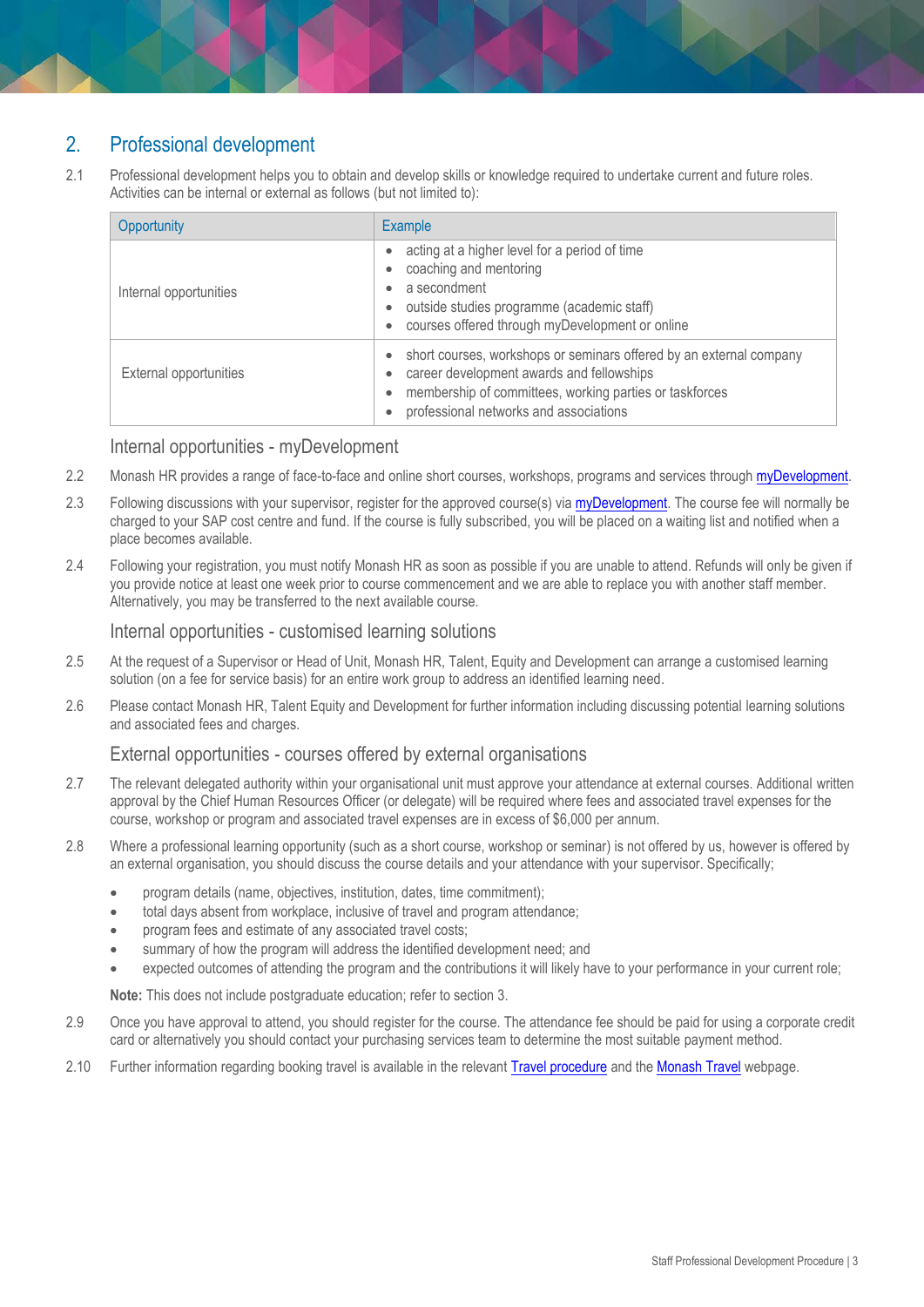## <span id="page-3-0"></span>3. Education: Postgraduate Education Support

3.1 We offer assistance with postgraduate course fees and/or reimbursement of other study-related expenses along with study leave for eligible staff undertaking approved study courses ("study support").

#### **Eligibility**

- <span id="page-3-1"></span>3.2 You are eligible to apply for study support if you are:
	- full-time or part-time, continuing or fixed-term staff; and
	- have completed a minimum of one year's continuous service; and
	- are meeting performance expectations; and
	- are undertaking a full fee paying graduate or postgraduate course (excluding doctoral) that is relevant and beneficial to your current and future careers;
- 3.3 With approval from the Dean/Executive Director or equivalent, eligibility for reimbursement of fees includes staff on parental leave or long service leave where the commencement of the study course was prior to the start of the leave commencing.

#### Financial assistance

<span id="page-3-2"></span>3.4 You may apply for financial assistance of up to \$6,000 per annum. The amount includes course fees, student amenities fees and other agreed study expenses, as per below:

|                                              | <b>Approved Courses at Monash University</b>          | <b>Approved Courses at External Institutions</b>      |
|----------------------------------------------|-------------------------------------------------------|-------------------------------------------------------|
| Course fees<br>and<br>Student amenities fees | Direct payment by fees unit                           | Reimbursed upon successful completion of<br>subjects* |
| Other related study expenses                 | Reimbursed upon successful completion of<br>subjects* |                                                       |

\*proof of successful completion of the subject(s) and relevant invoices to the claim(s) must be provided.

- 3.5 Any financial assistance is subject to approval from your supervisor and the Head of Unit.
- 3.6 Additional approval of the Chief Human Resources Officer will be required in the exceptional circumstance where the Dean, Executive Director or delegate endorses:
	- financial assistance in excess of our current maximum commitment (\$6,000p.a); and/or
	- study support for courses at an international institution.

#### Conditions of study support

- <span id="page-3-3"></span>3.7 You should discuss your study plans with your performance supervisor at the beginning of the year during the performance planning discussion. The agreement on staff study support can be for the duration of the year, or made on a semester-by-semester basis.
- 3.8 If we provide financial assistance towards course fees at the University, and you do not pass a subject(s), you will be required to pay the cost of repeating the subject(s). If you do not re-enrol in the subject, you will be required to reimburse us for the amount paid by us towards the cost of the course.
- 3.9 Where the approved course is at an external institution and you do not pass a subject(s), you will not be entitled to claim reimbursement for the cost of that subject(s).
- 3.10 You must remain employed by the University for at least one year of continuous service after the completion of any subjects, which form part of the approved study course.
- 3.11 Where you depart the University without discharging the required commitment, you will normally be required to repay the amount of fees paid by us for the current and previous year. If your employment ceases due to the expiry of your contract or we terminate your employment (other than on the grounds of unsatisfactory performance and/or misconduct), the condition of discharging your commitment to us will not apply.

#### Application process

<span id="page-3-4"></span>3.12 You will apply for the study course as agreed with your performance supervisor. Applications are subject to the regular entry requirements and a full fee place being available. You should ensure that you understand that we have not made a financial commitment.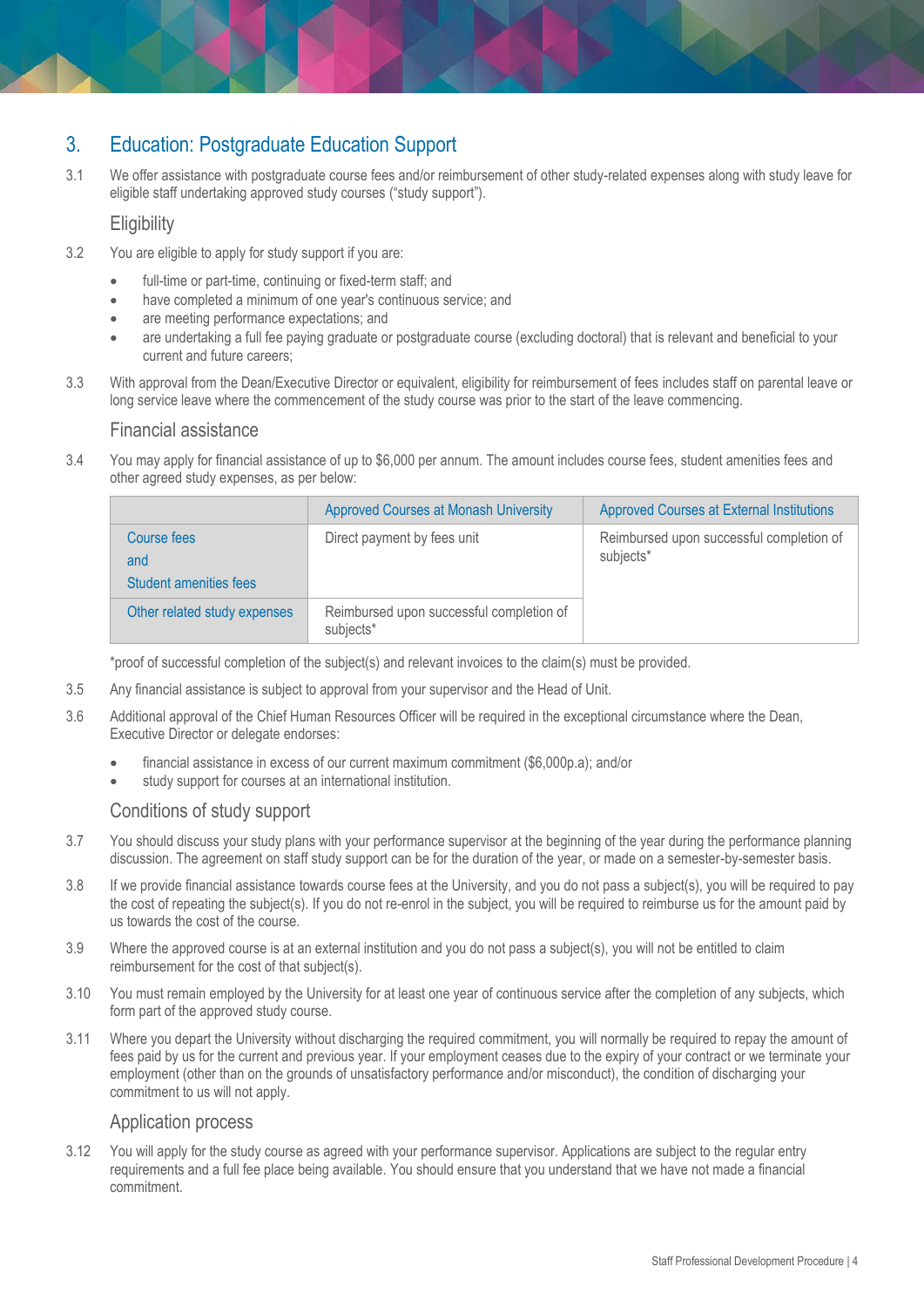- 3.13 You must complete the **Study Support Application Form** to apply for:
	- postgraduate course fees and/or reimbursement of other study-related expenses; and
	- study leave
- 3.14 Your performance supervisor will review the form and, in consultation with you, will finalise the application.
- 3.15 Your Study Support Application Form will require consideration and approval by:
	- Head of Unit;
	- Dean or Executive Director: and
	- The Chief Human Resources Officer where the application includes exceptional circumstances as listed in 3.6 above.
- 3.16 If approved, your application will be forwarded for processing to Monash HR.
- 3.17 If amended, your application will be returned to the Head of Unit for discussion with your performance supervisor.
- 3.18 If rejected, the Dean, Executive Director or delegate will provide the necessary information giving grounds for the rejection to the Head of Unit for communication to you and your performance supervisor.
- 3.19 For courses at Monash University where financial assistance for fees has been approved, Monash HR will record the relevant cost centre and fund details on the approved form and email a copy of the form to the Fees Unit. The Fees Unit will assign the approved fees to the faculty or division.
- 3.20 Following approval of your study support request, you will enrol in the approved study course.
	- If the approved study course is at the University, you will enrol via WES and the amount approved for payment will be assigned by the Fees Unit to your faculty/division cost centre and fund (and sent to the Head of Unit for approval). The remainder of the fees will be invoiced to you for payment.
	- If the approved study course is external to the University, you will pay the course fees (subject to the normal rules relating to the payment of fees) and seek reimbursement upon successful completion of the subject(s).
- 3.21 Where your request includes study leave to attend postgraduate education, you will need to submit requests for study leave via ESS as per "study leave" above.
- 3.22 Your performance supervisor will monitor and review your progress and achievements during the course of the studies (as necessary) and at each performance review meeting.

## <span id="page-4-0"></span>4. Education: Specialist Executive Education

- 4.1 Executive education refers to specialist courses or programs for staff working in senior leadership and executive roles who are identified as existing or emerging leaders or talent.
- 4.2 You must first explore courses or programs run by us prior to seeking an alternative course or program at a domestic or international institution. Programs may be short term or long-term. For example, executive programs offered by business schools over 2-6 days or part-time study offered over 12 months.

#### **Eligibility**

- <span id="page-4-1"></span>4.3 To be eligible to be considered for executive education programs you must;
	- be a full-time or part-time continuing or fixed term professional or academic staff member; and
	- normally at HEW level 10 and above or Level E and above; and
	- have completed a minimum of 12 months service with us; and
	- are meeting performance expectations.
- 4.4 In addition, the course or program must provide benefit to you by supporting your development needs, be of relevant to your current role and benefit the University.

#### Conditions of Specialist Executive Education

- <span id="page-4-2"></span>4.5 You must remain employed by the University for at least one year of continuous service after the completion of a specialist executive program.
- <span id="page-4-3"></span>4.6 Where you depart the University without discharging the required commitment, you may be required to repay the amount of fees paid by us towards the program. If your employment ceases due to the expiry of your contract or we terminate your employment (other than on the grounds of unsatisfactory performance and/or misconduct), the condition of discharging your commitment to us will not apply.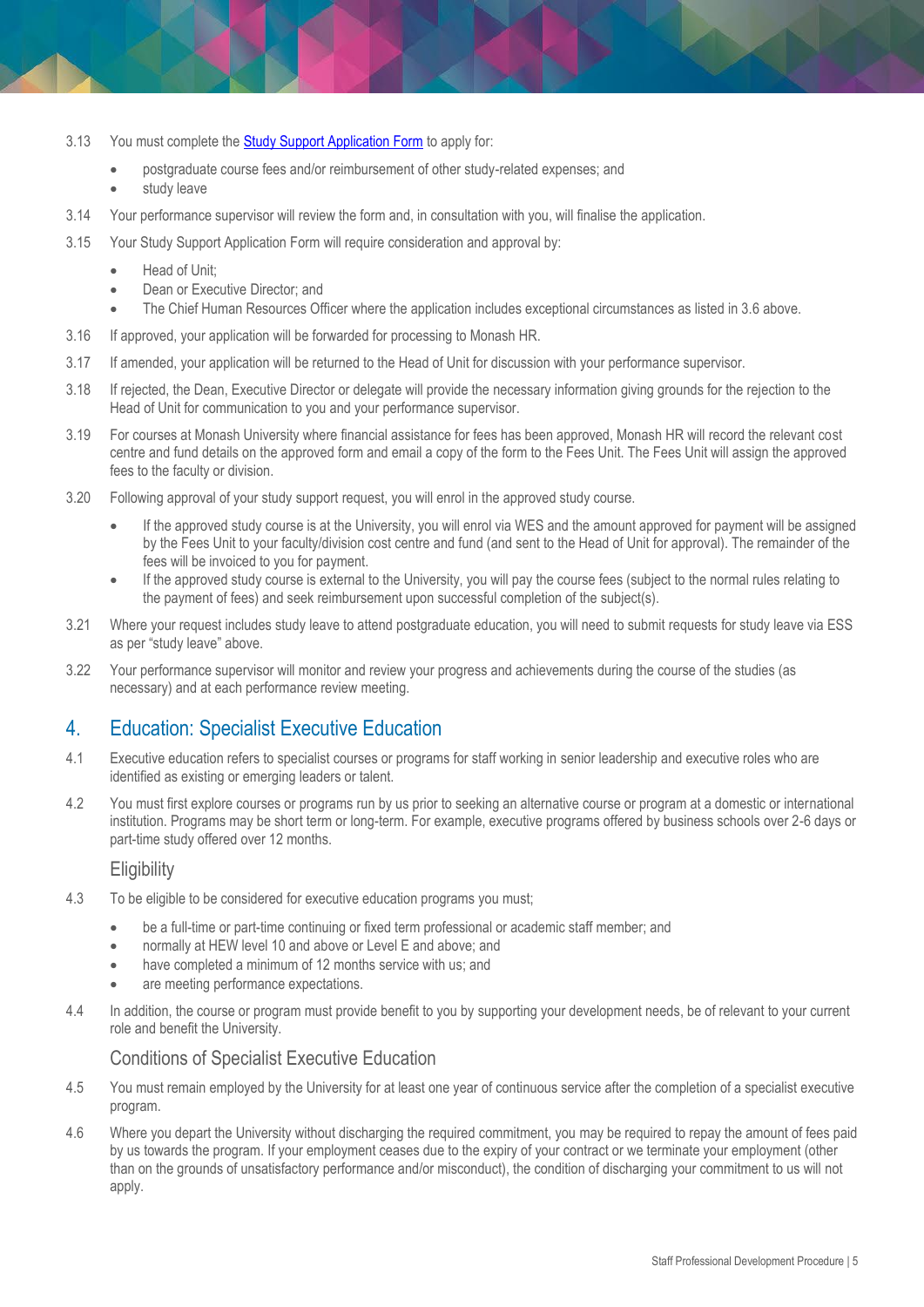## Application Process

- 4.7 Discuss your development needs with your supervisor. Where attendance at an executive education program is supported by your supervisor, you should submit a written request to your Dean or Executive Director for endorsement. Senior Executives should seek approval from the relevant Leadership Executive, i.e. Provost and Senior Vice-President or President and Vice-Chancellor.
- 4.8 The request should include:
	- program details (name, objectives, institution, dates, time commitment);
	- total days absent from workplace, inclusive of travel, program attendance;
	- any proposed annual leave to be taken (consider FBT implications);
	- program fees and estimate of any associated travel costs;
	- summary of how the program will address the identified development need;
	- expected outcomes of attending the program and the contributions it will likely have to your performance in your current role; and
	- a statement from your supervisor indicating their support.
- 4.9 Applications for executive education at international institutions must also include the total course fees, estimated travel costs, accommodation and the estimated days you will be away from work. Further information regarding booking travel is available in the relevan[t Travel procedure](https://www.monash.edu/policy-bank/workplace-policy/employment-conditions) and th[e Monash Travel](http://www.intranet.monash/finance/our-services/travel) webpage.
- 4.10 If your application is endorsed by the Dean or Executive Director it will then be considered for approval by the by the Chief Human Resources Officer.
- 4.11 If your application is approved by the Chief Human Resources Officer, you may apply for the program directly with the institution. You may seek assistance with the application from a member of the Monash HR, Talent, Equity and Diversity Team.
- 4.12 If a request is not approved by the Chief Human Resources Officer, the Dean or Executive director will be notified, who will communicate the outcome with you. The relevant HR Business Partner will consult your supervisor directly to identify suitable alternative opportunities if appropriate.
- 4.13 Following completion of the course or program, we will record your attendance in myDevelopment.
- 4.14 Your performance supervisor will review your progress and achievements during the program and at each performance review meeting.

## <span id="page-5-0"></span>5. Summary delegations table

| Opportunity                                         | Endorse                                           | Approve                                                                                                                                           |
|-----------------------------------------------------|---------------------------------------------------|---------------------------------------------------------------------------------------------------------------------------------------------------|
| Study leave                                         | Supervisor                                        | Head of Unit; and<br>$\bullet$<br>Dean or Executive Director                                                                                      |
| Internal professional development                   |                                                   | Supervisor                                                                                                                                        |
| External professional development                   | Supervisor                                        | Head of Unit; and<br>$\bullet$<br>• Chief Human Resources Officer (if<br>total fees exceed \$6000 in a calendar<br>year)                          |
| Postgraduate education support<br>("Study Support") | Supervisor; and<br>۰<br>Head of Unit<br>$\bullet$ | Dean or Executive Director; and<br>$\bullet$<br>Chief Human Resources Officer (if<br>$\bullet$<br>total fees exceed \$6000 in a calendar<br>year) |
| Executive education                                 | Dean or Executive Director                        | Chief Human Resources Officer                                                                                                                     |

## <span id="page-5-1"></span>6. Breach of procedure

6.1 We treat any breach of our policies or procedures seriously. We encourage reporting of concerns about non-compliance and manage compliance in accordance with the applicable Enterprise Agreement or contract terms.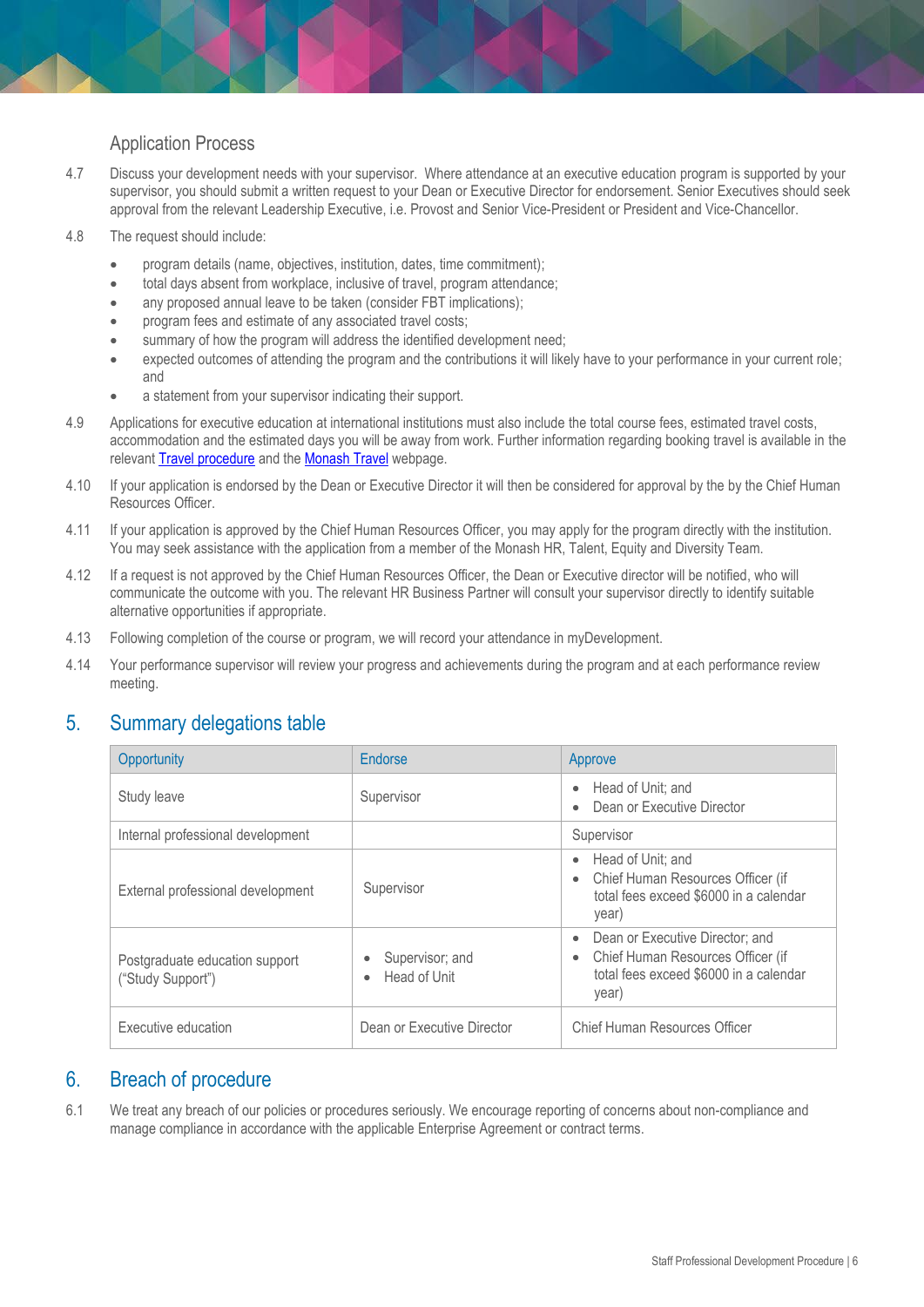## <span id="page-6-0"></span>**DEFINITIONS**

| Approved study course                        | Includes all full-fee paying graduate or postgraduate studies offered by the University and which meet the<br>FBT exemption criteria for self-education. Other types of study that may be accepted include graduate or<br>post graduate studies at institutions other than the University where the course is not offered by the<br>University or where the staff member has been unable to obtain a place in the same or similar course at<br>the University.<br>Studies at other institutions must meet criteria for relevance and benefit to the staff member's role and<br>future related career at the University. Courses at other education institutions that may be considered<br>include those at graduate and postgraduate level (but not normally doctoral courses). |
|----------------------------------------------|---------------------------------------------------------------------------------------------------------------------------------------------------------------------------------------------------------------------------------------------------------------------------------------------------------------------------------------------------------------------------------------------------------------------------------------------------------------------------------------------------------------------------------------------------------------------------------------------------------------------------------------------------------------------------------------------------------------------------------------------------------------------------------|
|                                              | Undergraduate courses are not considered approved study courses.                                                                                                                                                                                                                                                                                                                                                                                                                                                                                                                                                                                                                                                                                                                |
| Concur                                       | The University's online expense management system. It is used for reimbursements and corporate credit<br>card reconciliations.                                                                                                                                                                                                                                                                                                                                                                                                                                                                                                                                                                                                                                                  |
| <b>Continuing staff</b>                      | Staff of the University engaged in full-time or fractional employment other than fixed-term, sessional or<br>casual employment.                                                                                                                                                                                                                                                                                                                                                                                                                                                                                                                                                                                                                                                 |
| <b>Employee Self Service</b><br>(ESS)        | The online Employee Self Service system which provides staff members with easy and private access to<br>personal and current employment information held by the University.                                                                                                                                                                                                                                                                                                                                                                                                                                                                                                                                                                                                     |
| <b>Enterprise Agreement</b>                  | The relevant Enterprise Agreement that applies to a particular staff member. Clauses relating to this<br>procedure are:<br>Monash University Enterprise Agreement (Academic & Professional Staff) 2019                                                                                                                                                                                                                                                                                                                                                                                                                                                                                                                                                                          |
|                                              | Clause 44 - Other Leave<br><b>Clause 71 - Performance Development</b>                                                                                                                                                                                                                                                                                                                                                                                                                                                                                                                                                                                                                                                                                                           |
|                                              | Monash University Enterprise Agreement (Trades & Services Staff- Building & Metal Trades Staff) 2009                                                                                                                                                                                                                                                                                                                                                                                                                                                                                                                                                                                                                                                                            |
|                                              | <b>Clause 25 - Performance Enhancement</b><br>Clause 57 - Training                                                                                                                                                                                                                                                                                                                                                                                                                                                                                                                                                                                                                                                                                                              |
|                                              | Monash University Enterprise Agreement (Trades and Services Staff - Catering and Retail, Cleaning and                                                                                                                                                                                                                                                                                                                                                                                                                                                                                                                                                                                                                                                                           |
|                                              | Caretaking, and Miscellaneous Services Staff) 2005                                                                                                                                                                                                                                                                                                                                                                                                                                                                                                                                                                                                                                                                                                                              |
|                                              | <b>Clause 26 - Performance Enhancement</b><br>$\bullet$<br>Clause 48 - Training<br>$\bullet$                                                                                                                                                                                                                                                                                                                                                                                                                                                                                                                                                                                                                                                                                    |
| Fixed-term staff                             | Staff of the University engaged in fixed-term employment as defined under clause 16.4 of the Monash<br>University Enterprise Agreement (Academic and Professional Staff) 2019, clause 18.1 of the Monash<br>University Enterprise Agreement (Trades and Services Staff - Building and Metal Trades Staff) 2009, and<br>clause 18.1 of the Monash University Enterprise Agreement (Trades and Services Staff - Catering and<br>Retail, Cleaning and Caretaking, and Miscellaneous Services Staff) 2005.                                                                                                                                                                                                                                                                          |
| Fringe benefits tax (FBT)<br>exemption       | FBT is a tax levied by the federal government on an employer that is designed to tax many of those<br>benefits that a staff member receives outside their normal taxable income. To avoid FBT requirements the<br>course that an individual seeks to study must be a full fee paying course and not HELP (HECS) funded<br>and be related to the individual's employment and related career. Fringe benefits tax: a guide for<br>employers                                                                                                                                                                                                                                                                                                                                       |
| <b>HELP</b> (and HECS)                       | A loan available to eligible students enrolled in Commonwealth supported places. A HECS-HELP loan<br>covers all or part of the student contribution amount and is subject to Fringe Benefits Tax. The University<br>will not provide reimbursement of HECS and HELP payments and debt.                                                                                                                                                                                                                                                                                                                                                                                                                                                                                          |
| Other study related<br>expenses and benefits | Include text books and other study materials that may be reimbursed at the discretion of the Head of Unit.<br>Staff are required to pay for these expenses and seek reimbursement at the end of the semester upon<br>presentation of successful completion of subject(s) and a tax compliant receipt, evidencing payment of the<br>expenses. Staff will not be reimbursed for computers, notebooks, stationery and any travel expenses<br>(excluding study abroad) associated with undertaking the course of study.                                                                                                                                                                                                                                                             |
| Performance development<br>process           | A planning and review cycle that supports staff to develop their performance, reach their full career<br>potential and to achieve their work goals. The process has three design principles:                                                                                                                                                                                                                                                                                                                                                                                                                                                                                                                                                                                    |
|                                              | growth, where every staff member has opportunities to develop through personal and professional<br>activities;                                                                                                                                                                                                                                                                                                                                                                                                                                                                                                                                                                                                                                                                  |